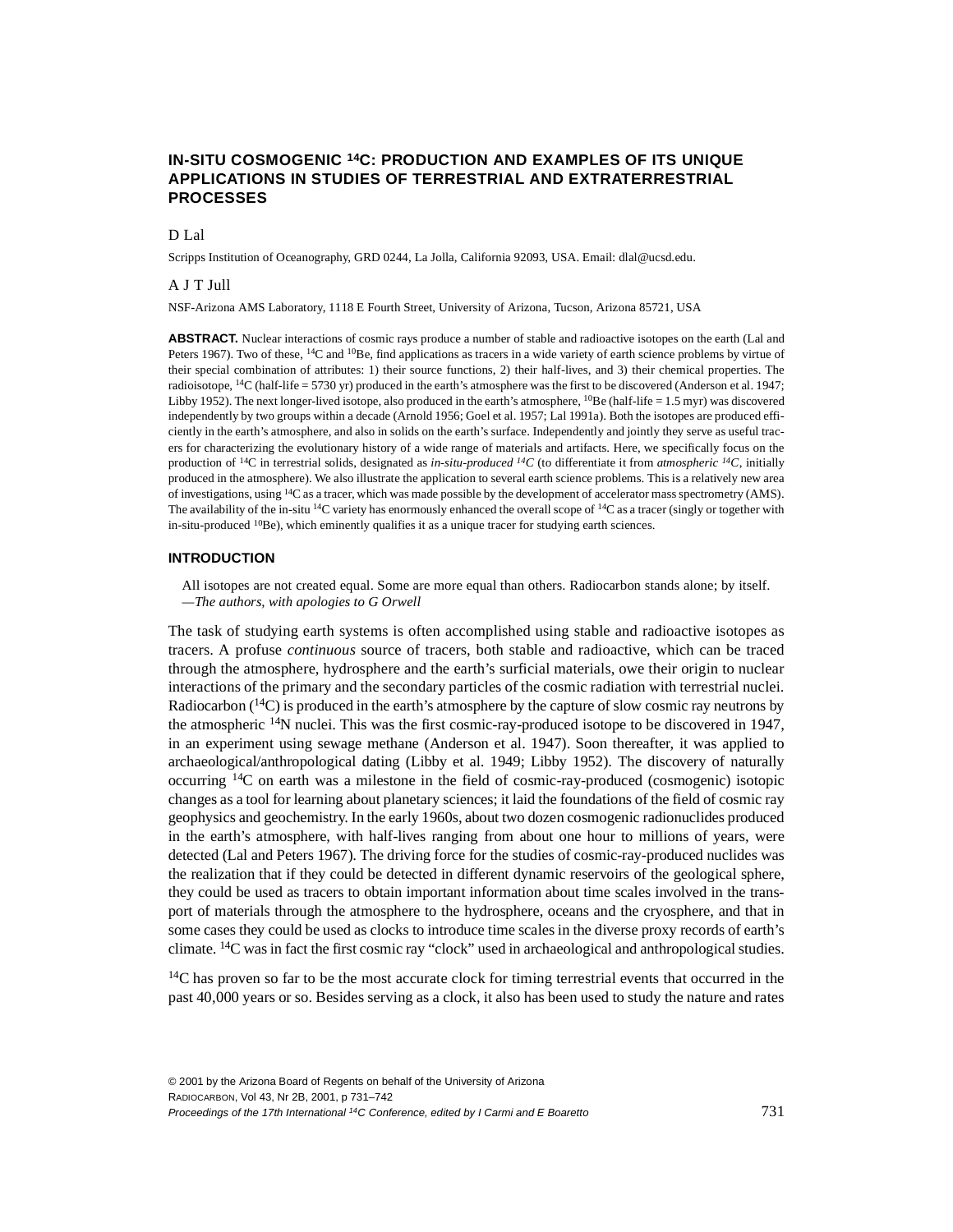of wide ranging biogeochemical processes (cf. Lal and Peters 1967; Lal and Suess 1968; Broecker 1981; Broecker and Peng 1982; Boyle and Keigwin 1985/1986).

Above, we have referred primarily to the applications of cosmogenic 14C that is produced in the earth's atmosphere. It was long recognized that secondary cosmic radiation would continue to produce nuclear reactions after passage through the atmosphere, but at a much reduced rate. Most of the cosmic ray energy (>98%) is dissipated in the earth's atmosphere in the nuclear reactions it produces. For reference, the atmospheric column represents about 13 mean free paths for nuclear interactions of fast protons and neutrons. The techniques of the 1950s were barely adequate for studying the cosmogenic nuclides produced in the atmosphere, and were therefore not adequate for studying isotopes directly produced in-situ in terrestrial solids. A number of technical developments in the 1970s, however, made it possible to study several long-lived radionuclides with a much higher sensitivity. Accelerator mass spectrometry (AMS), was developed with the specific goal of improving detection limit for 14C became a reality in the late 1970s (Bennett et al. 1977; Nelson et al. 1977). The principle of AMS radioisotope detection rests on a direct identification of the isotope rather than by counting its decay product, and therefore it proves a very advantageous approach to sensitively measure small amounts of several long-lived isotopes, e.g.  ${}^{36}$ Cl (half-life = 0.3 myr),  ${}^{26}$ Al (half-life = 0.7 myr), and <sup>10</sup>Be (half-life = 1.5 myr). AMS can be performed on  $1/1000$  to  $1/10,000$  of the sample and about 3 orders of magnitude faster than by previous counter methods (Elmore and Phillips 1987).

Given AMS as an experimental tool, it became easy to measure the in-situ-produced  $^{14}C$  in a variety of terrestrial solids, as we will shortly discuss. It also became easy to measure the atmospheric  $^{14}$ C in the carbon cycle reservoirs through which it mixes. Since the mid-1980s, the use of AMS has led to an even wider range of applications of the two varieties of  ${}^{14}C$ , the atmospheric and the in-situproduced  $14C$ . Here, we will discuss in a wider perspective the production mechanisms and source functions of the two varieties of  ${}^{14}C$ , and discuss specifically the new applications, which the in-situ  $^{14}$ C is finding in earth sciences.

# **PRODUCTION MECHANISMS AND SOURCE FUNCTIONS OF 14C PRODUCED IN THE ATMOSPHERE AND IN-SITU IN TERRESTRIAL SOLIDS**

The radionuclide 14C is continually produced in solar system materials by a great variety of *nuclear transformations* and *nuclear reactions*.

- 1. *Nuclear transformations*
- Ternary fission of U, Th
- Anomalous decay of heavy nuclei
- 2. *Nuclear reactions* produced by radiogenic particles:
- <sup>4</sup>He particles
- Neutrons
- 3. *Nuclear reactions* produced by cosmic rays:
- In the atmosphere
- In terrestrial solids

Nuclear transformations, ternary fission (cf. Vorobyov et al. 1972), and anomalous decay of heavy nuclei (Sandulescu et al. 1980; Rose and Jones 1984; Price 1989) lead to formation of 14C. Several nuclear reactions produced by radiogenic particles arising from U and Th series nuclides, due to  $α$ decay, and neutrons produced by α-particle induced nuclear reactions, also lead to production of 14C (Zito et al. 1980; Jull et al. 1987; Lal 1988a). However, the last of the three mechanisms, namely the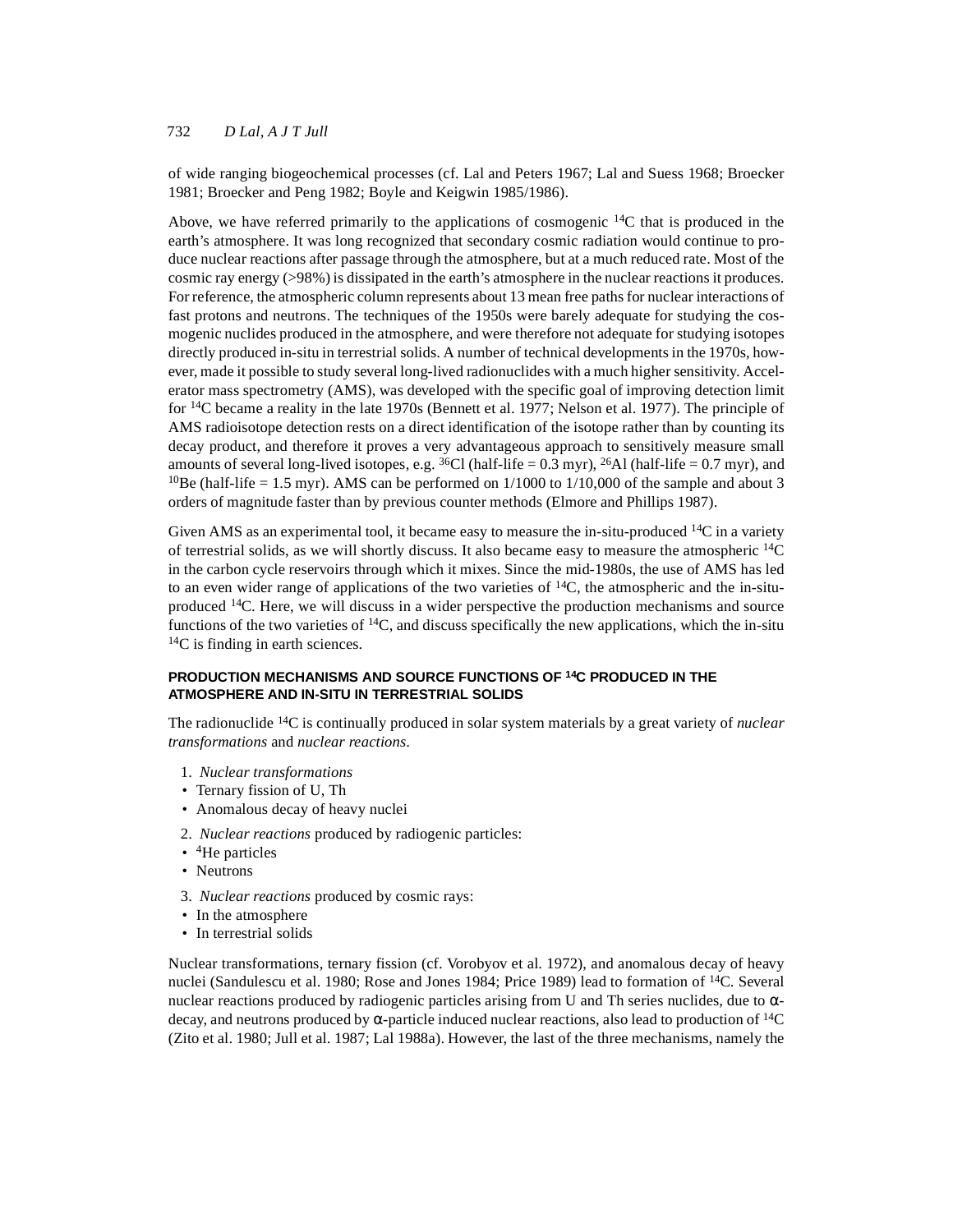continuous production of  ${}^{14}C$  in diverse materials by nuclear interactions of primary and secondary cosmic ray particles, is by far the most important source of  ${}^{14}C$  on the earth (Lingenfelter 1963; Lal and Peters 1967; Lal 1992a). The  $14C$ , which is found in the carbon cycle reservoirs, is the cosmogenic <sup>14</sup>C produced by cosmic rays, and primarily in the earth's atmosphere. The fraction of cosmogenic <sup>14</sup>C produced below the atmosphere at the earth's surface is estimated to be less than 0.1% of the total (Lal 1988a, 1992b).

Thus, the *non-cosmogenic* sources for the production of 14C in the carbon cycle reservoirs are relatively weak, and therefore not important for most dating or tracer purposes. However, it must be realized that they may be significant in certain settings, e.g. in U/Th rich environments (cf. Jull et al. 1987). Furthermore, as the techniques for measurements of trace amounts of isotopes improve, the non-cosmogenic nuclear reactions for production of 14C should attain importance as tracers for studying the evolutionary histories of U/Th rich solids and solutions. In fact, the main focus of this paper is the cosmogenic production of 14C in terrestrial solids, and as mentioned earlier most of the cosmogenic production of 14C occurs in the atmosphere. The integrated cosmogenic in-situ production rates of <sup>14</sup>C in rocks exposed at 2 and 5 km (at latitudes  $\geq 60^{\circ}$ N) are estimated to be 5 × 10<sup>-4</sup> and  $3 \times 10^{-3}$  atoms <sup>14</sup>C/cm<sup>2</sup>/sec, respectively (Lal 1992b), which should be compared with the integrated value of approximately 2 atoms 14C/cm2/sec produced in the earth's atmosphere*.* Thus, relative to production of  ${}^{14}C$  in the atmosphere, the in-situ production rates of  ${}^{14}C$  are much smaller. Interestingly, in spite of the weak source function of the in-situ-produced  $^{14}C$ , it is now recognized as a very significant tracer in the study of earth sciences. This underscores the validity of the statement made earlier that it is not merely the strength of the source function of the tracer, but rather how and where it is produced.

*Cosmogenic* 14C can be produced in several exothermic or low-energy nuclear reactions (cf. Zito et al. 1980; Lal 1988a). We list below some exothermic nuclear reactions which can produce  ${}^{14}C$ :

| ${}^{17}O$ + thermal neutron | $\rightarrow$ <sup>14</sup> C + <sup>4</sup> He |  |
|------------------------------|-------------------------------------------------|--|
|------------------------------|-------------------------------------------------|--|

<sup>14</sup>N+ thermal neutron  $\Rightarrow$  <sup>14</sup>C + <sup>1</sup>H (2)<br><sup>13</sup>C + thermal neutron  $\Rightarrow$  <sup>14</sup>C + g (3) <sup>13</sup>C + thermal neutron  $\frac{13}{2}$  + thermal neutron  $\frac{13}{2}$  +  $\frac{14}{1}$  +  $\frac{14}{1}$  +  $\frac{14}{1}$  (4)  $^{11}B + ^4He$  Algement +  $^{14}C + ^1H$  (4)

In the atmosphere, the principal production mechanism of  ${}^{14}C$  is reaction (2), since secondary neutrons produced in energetic nuclear interactions are ultimately slowed down to thermal energies, as they lose energy in inelastic and elastic collisions, until they are finally captured (primarily) by a  $\rm{^{14}N}$ nucleus (Libby 1952; Lingenfelter 1963). The abundance of  $^{17}O$  is very low and reaction (1) is not important. Spallation of atmospheric oxygen nuclei might contribute up to 20% to production of  ${}^{14}C$ produced in the atmosphere (Lal and Peters 1967).

The most important source of <sup>14</sup>C production in solids at the surface of the earth is due to spallation of nuclei, mostly of mass 16–30, by high-energy secondary cosmic-ray neutrons. In the upper few meters of rocks exposed to the atmosphere, the in-situ production of  $^{14}$ C due to spallation by energetic cosmic ray neutrons far exceeds the radiogenic production of  ${}^{14}C$  due to the four nuclear reactions (1–4 above), because of the low abundance of the target nucleons.

The production rate of  ${}^{14}C$  in quartz has been estimated by Jull, Lal and their colleagues (Jull et al. 1994a, 1994b; Lal and Jull 1994; Lifton et al. 2000), as a function of altitude and latitude. The present estimate is  $15.7 \pm 1.2$  atoms <sup>14</sup>C/g quartz/year at sea level, at latitudes >60°N (Lifton et al. 2000). For altitudes above sea level, and different latitudes, scaling factors for these locations are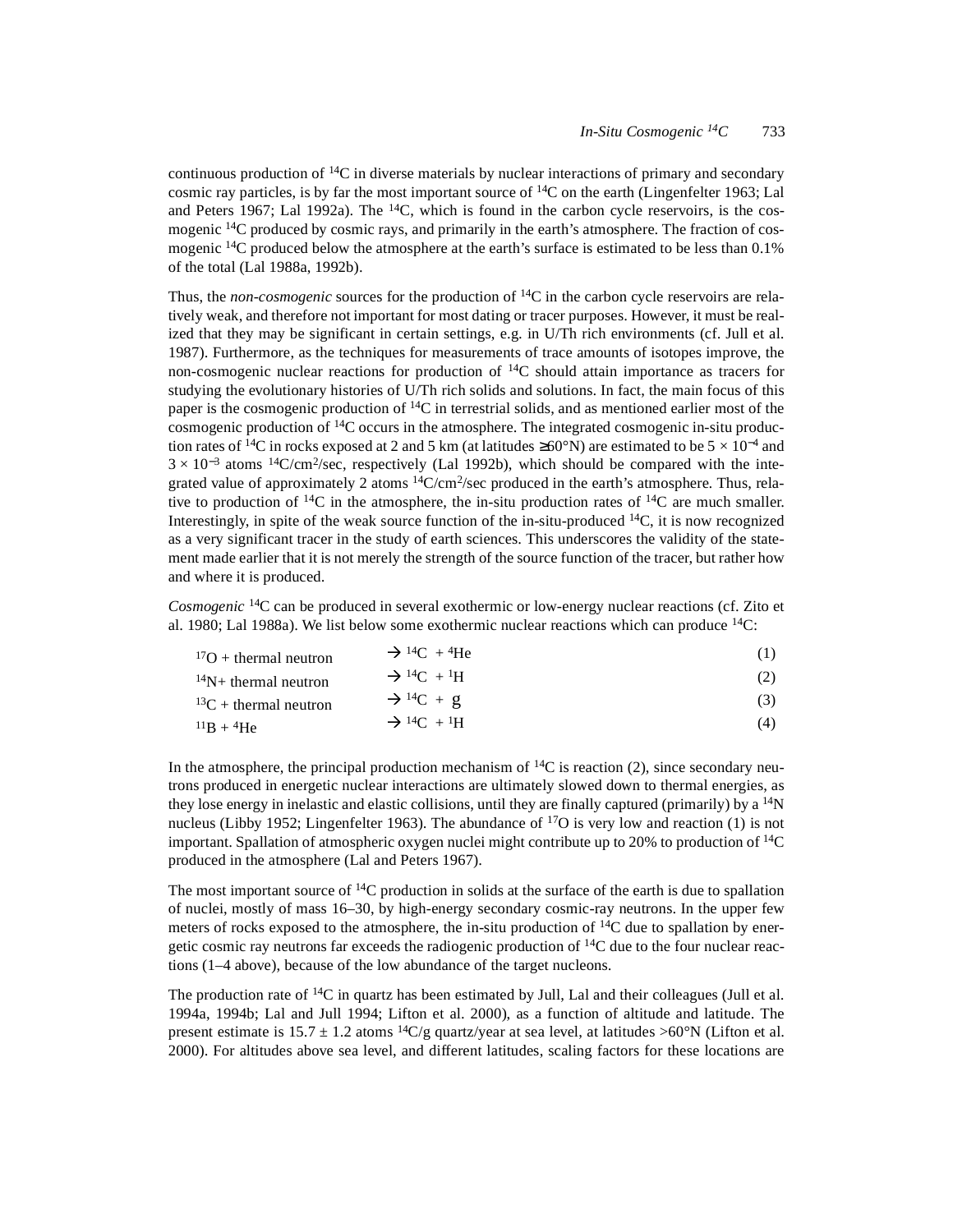used to adjust the production rate, for example as given by Lal (1991b) and as also discussed by Lifton et al. (2001).

### **TEMPORAL VARIATIONS IN PRODUCTION RATES OF 14C IN TERRESTRIAL SOLIDS**

The problem of temporal variations in the production rate of in-situ cosmogenic <sup>14</sup>C in terrestrial solids is directly related to the problem of temporal variations in the source strength of  ${}^{14}C$  in the atmosphere. In the latter case, one is primarily interested in the integrated production of  $14C$  in the atmospheric column, because it gets mixed rapidly within the atmosphere on time scales much shorter compared to its half-life and/or those involved in exchange with carbon cycle reservoirs. However, in the case of the in-situ  $14C$  produced in terrestrial solids, it is necessary to know the altitude/latitude dependence in the production rate. In both cases, it is necessary to know how the flux and energy spectrum of primary cosmic radiation incident at the top of the atmosphere varies with latitude. If this is known, one can estimate the rate of production of cosmogenic nuclides as a function of latitude and altitude in the atmosphere. Direct observations of cosmic rays within the heliosphere over several decades have revealed a great deal of information about the acceleration and propagation of cosmic radiation through the interstellar space and the heliosphere. We now know that the cosmic radiation incident at the top of the earth's atmosphere comes to us through several "filters":

- (i) Galactic magnetic fields,
- (ii) Interstellar magnetic fields,
- (iii) Solar magnetic plasma within the heliosphere, regulated by solar activity, and finally, the
- (iv) Terrestrial geomagnetic field.

Additionally, cosmic ray particles are frequently accelerated by the sun, and sometimes in a nearby supernova to make an appreciable difference in the total cosmic ray flux at the earth!

The atmospheric  $\frac{14C}{12C}$  ratios are also regulated by the *carbon cycle reservoirs*, which also act as "filters", modulated by climatic changes. It was earlier thought that the two big assets of  ${}^{14}C$  were its expected (approximately) constant production rate and atmospheric  ${}^{14}C/{}^{12}C$  ratio in the past. This in fact formed the central hypothesis for studying the mixing of cosmogenic  $^{14}$ C within reservoirs of the carbon cycle (Libby 1952), and for dating human artifacts and carbon containing samples. Studies during the past five decades have clearly shown that this is not a viable assumption. The atmospheric  $14C/I^2C$  ratios have changed appreciably in the past 30 ka (Stuiver et al. 1998) due to changes in all of the causes: (i–iv) listed above. In fact, <sup>14</sup>C production rate and the atmospheric <sup>14</sup>C/<sup>12</sup>C ratio would not be expected to have been constant in the past, and if this were not so, scientific enquiries themselves would be less interesting for geoscientists. The temporal variations in  $\rm{^{14}C}$  make it a wonderful tracer for climatic and cosmic-ray effects in the past.

Production and inventory lie at the heart of the manner in which the interstellar matter and the heliosphere interact, how the solar plasma and the geomagnetic field shield cosmic radiation from reaching the earth, and finally how the coupled atmosphere–ocean system works. The challenge to geophysicists is to de-convolve these "filters" using 14C as a tracer by studying diverse documented terrestrial and extraterrestrial samples! In this task, both in-situ cosmogenic  $^{14}C$  and  $^{10}Be$  can play important roles!

Compared to other isotopes produced in the atmosphere by cosmic-ray particles, the temporal changes in  $^{14}$ C production rates in the atmosphere are the largest since it is a product of thermal neutron capture. This follows from two facts: 1) temporal changes in the primary cosmic-ray flux are greater for lower energy primary particles, and 2) low energy neutrons are produced efficiently even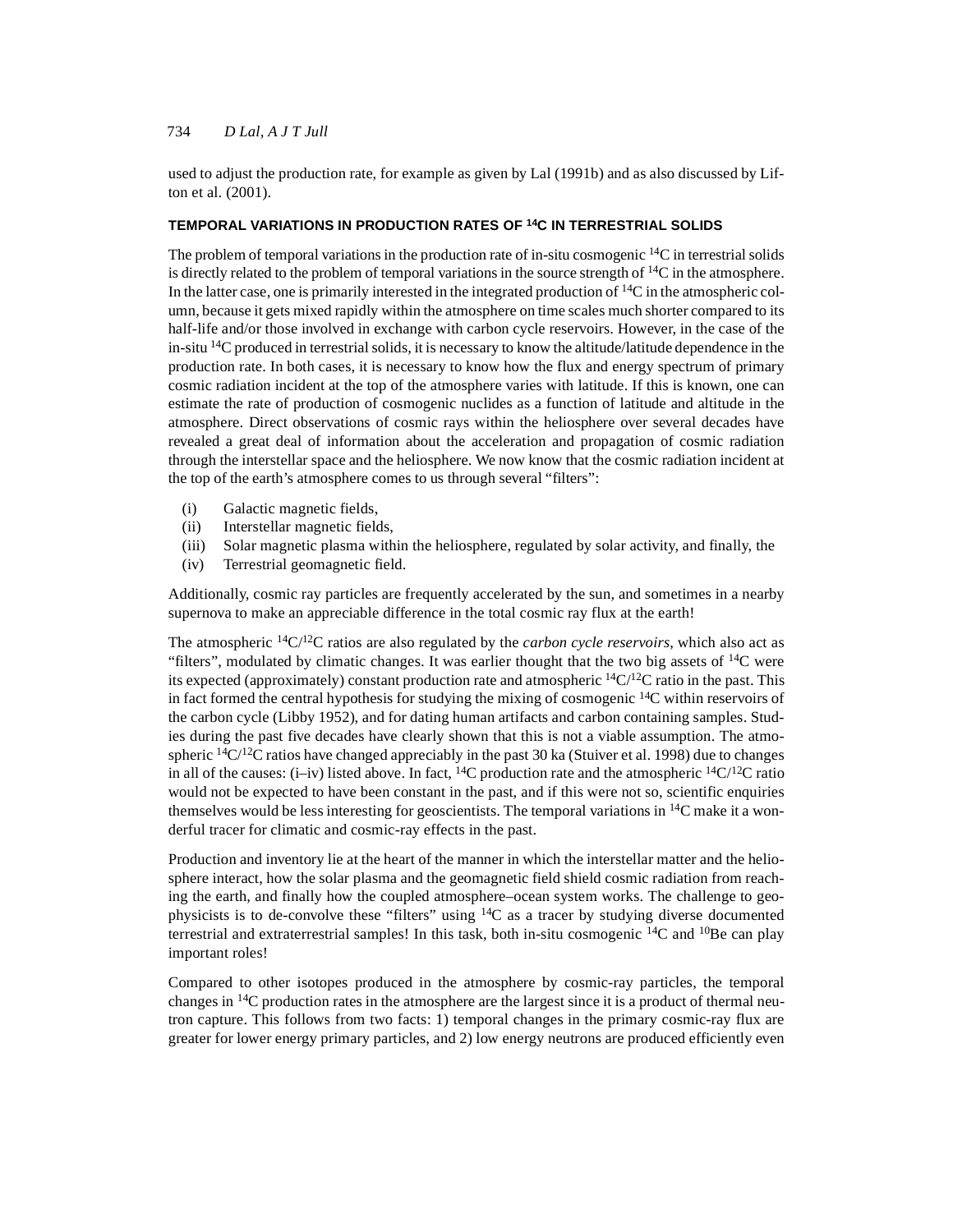in interactions of low energy (kinetic energies greater than  $\sim$ 50 MeV) neutrons and protons. Any changes in the primary cosmic-ray fluxes and spectra, due to solar modulation of galactic cosmicray flux, and incidences of solar cosmic radiation in the high latitude regions will therefore lead to the largest change in <sup>14</sup>C production, relative to other cosmogenic nuclides. However, it should be noted that most of these changes would be confined within the earth's atmosphere. In studies of insitu- produced  $14C$ , we are generally concerned with its production in solids exposed at altitudes less than 3–4 km (atmospheric pressures of ~600–700 g cm<sup>-2</sup>). Since most of the low energy primary cosmic-ray particles (of energies <500 MeV) are absorbed within the atmospheric layers above, one sees a minimal effect of solar modulation in in-situ production. No effect on <sup>14</sup>C due to solar cosmic radiation has been observed at ground level, except perhaps in very rare events.

#### **Solar Modulation of Galactic Cosmic-Ray Flux**

Since fairly extensive cosmic-ray data on primary and secondary cosmic rays are available for more than the past five decades, covering five solar cycles, it is fairly easy to make reliable calculations of the magnitude of variations in cosmogenic production rates in terrestrial solids due to solar modulation of galactic cosmic-ray flux. This exercise is based on a study of relative changes in the primary cosmic-ray flux at the top of the atmosphere, and flux of low energy neutrons as measured by neutron monitors. Solar modulation of galactic cosmic-ray flux is conveniently described in terms of a modulation potential, ∅, which is a phase-lagged function of solar activity (see Castagnoli and Lal 1980; Lal 1988b, 2000 and references therein). Continuous data are available for several neutron monitors at sea-level and mountain altitudes located at different latitudes, and these data have been analyzed in terms of transfer functions relating changes in the secondary nucleon fluxes in the atmosphere to those in the primary cosmic-ray spectra (cf. Webber and Lockwood 1988; Nagashima et al. 1989). For a recent discussion on changes in cosmic-ray fluxes as measured on spacecrafts and in neutron monitor counting rates, the reader is referred to Lal (2000). The manner in which the primary and secondary cosmic-ray flux changes occur with the march of solar activity is described in detail by Lal and Peters (1967), who also estimate the changes in the isotope production rates as a function of altitude and latitude during 1956 (a period of solar minimum) and 1958 (a period of unusually high solar activity). Using this approach, and using the neutron monitor data available to date, one can improve on the earlier estimates of solar temporal variations in cosmogenic nuclide production rates at sea level and at mountain altitudes. We must mention here that several direct experiments are also being made at present by exposing targets to cosmic radiation at different altitudes and latitudes (cf. Lal 2000).

### **Geomagnetic Modulation of Galactic Cosmic-Ray Flux on the Earth**

Changes in the cut-off energies of primary cosmic-ray particles, i.e. the minimum kinetic energies which different primary cosmic-ray particles (protons, helium, and heavier nuclei) must have to arrive at the top of the atmosphere at a given latitude, have been estimated for a few epochs for which International Geomagnetic Reference Field is available (Shea et al. 1987). In the absence of the information on the geomagnetic field distribution, as would be the case for past geomagnetic fields, based on archaeomagnetic or paleomagnetic data, a first order calculation of latitudinal cut-off energies can be made by considering the dipole field of the earth, and the presently estimated location of the dipole. The nuclide production rates for different dipole fields can then be easily estimated using the latitude–altitude curves for nuclear disintegrations for the present field (Lal and Peters 1967). As an example, we refer to the calculations presented by Lal (1991b) on the effect on the nuclide production rates at 3.5 km altitude, as a function of latitude, for dipole fields of  $(0.1–2.0) \times$  present dipole field.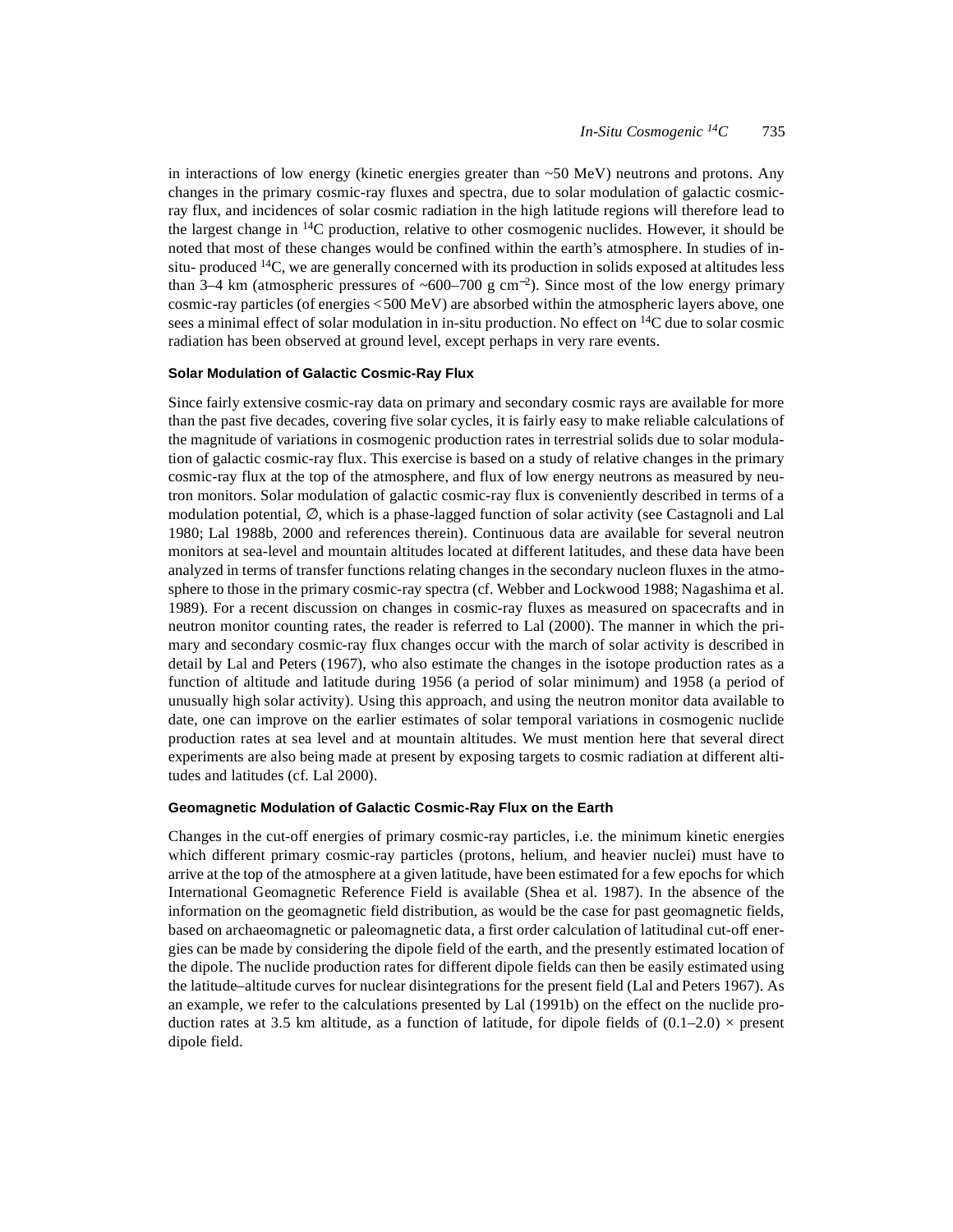#### **FATE OF 14C AFTER ITS FORMATION IN A NUCLEAR REACTION**

After formation, the  $14C$  nucleus is first slowed down by ionization and collisional losses. (A small fraction of the nuclei may of course cause nuclear reactions but the probability of this happening is very small. The  $^{14}$ C nuclei produced are of low energy, since they are primarily produced during evaporation of the excited residual nucleus.) During the slow down, the  $^{14}$ C nuclei pick up electrons and eventually the "hot  ${}^{14}C$  atoms" combine with oxygen, unless of course there is no oxygen atom available! Initially, the  $14C$  atoms get oxidized to CO, primarily (Pandow et al. 1960; MacKay et al. (1963):

$$
C(g) + O_2 = CO_2: \qquad \Delta H = -265.96 \text{ k cal}
$$
 (5)

$$
C(g) + O_2 = CO + O: \quad \Delta H = -138.96 \text{ k cal}
$$
 (6)

In reaction  $(5)$ ,  $CO<sub>2</sub>$  formed will have an internal energy of 11.6 keV, and a three-body reaction is needed to conserve both momentum and energy. Therefore, reaction (6) is the allowed reaction, as reaction (5) can take place only if a third body somehow participates in the reaction. In the atmosphere, initially 90–100% of the <sup>14</sup>C produced is oxidized to <sup>14</sup>CO (Pandow et al. 1960). A very instructive experiment to study the oxidation state of "hot atom C" was carried out by Rowland and Libby (1953) who bombarded <sup>12</sup>C atoms with photons and studied the <sup>11</sup>CO: <sup>11</sup>CO<sub>2</sub> partitioning of <sup>11</sup>C produced in the <sup>12</sup>C ( $\gamma$ ,n)<sup>11</sup>C reaction. More than 95% of the <sup>11</sup>C was found in the CO form in the case of liquid targets; the corresponding value was about 50% in the case of irradiated solids.

In the atmosphere, the main removal process for <sup>14</sup>CO is oxidation by OH radicals (cf. Jockel et al. 1999). Because of the low abundance of CO in the atmosphere, and the formation of  $\frac{14}{14}$ CO initially, the <sup>14</sup>C/<sup>12</sup>C ratio in the atmospheric CO is much higher than in the atmospheric CO<sub>2</sub>; by about two orders of magnitude in the lower stratosphere (Brenninkmeijer et al. 1995).

Observations on CO and CO<sub>2</sub> partitioning of in-situ cosmic-ray-produced <sup>14</sup>C are in agreement with the above theoretical considerations and experimental data:

- 1. In meteorites and in lunar samples, more than 75% of the  ${}^{14}C$  is found in the CO form (Lal and Jull 1994; Cresswell et al. 1994).
- 2. In the quartz fraction in rocks, typical fraction in CO form is about 50%; higher and lower values are found (Lal and Jull 1994).
- 3. In polar ablation ice samples, about 60% or more of the  ${}^{14}C$  is in the CO form (Lal et al. 1990); see also van Roijen et al. (1994), who found lower values in ablation ice.
- 4. In polar accumulation ice, more than  $50\%$  of  $^{14}C$  is in the CO form in near surface samples. At greater depths, the fraction in the CO form decreases. Typical value at depths is about 0.25; see Jull et al. (1994c), Lal and Jull (1995), and Lal et al. (1997, 2000) for details.

The most likely mechanism of oxidation of  $14CO$  in ice, and in rocks, analogous to the case of the atmosphere, is its reaction with OH radicals. Clearly, the fact that most of the in-situ  $^{14}C$  is initially formed as CO can be advantageous, as discussed in the next section.

#### **TECHNIQUES OF MEASUREMENTS OF IN-SITU PRODUCED 14C**

Because of the appreciable concentration of <sup>14</sup>C in the atmospheric CO<sub>2</sub>, (<sup>14</sup>C/<sup>12</sup>C ratio ~10<sup>-12</sup>, which corresponds to  $10^{10}$  atoms  $^{14}C/g$  C), contamination of carbon during processing of a solid sample for the extraction of  ${}^{14}C$  can present a serious problem. The contamination can arise due to incomplete removal of any organic or inorganic carbon containing matter from the sample, adsorp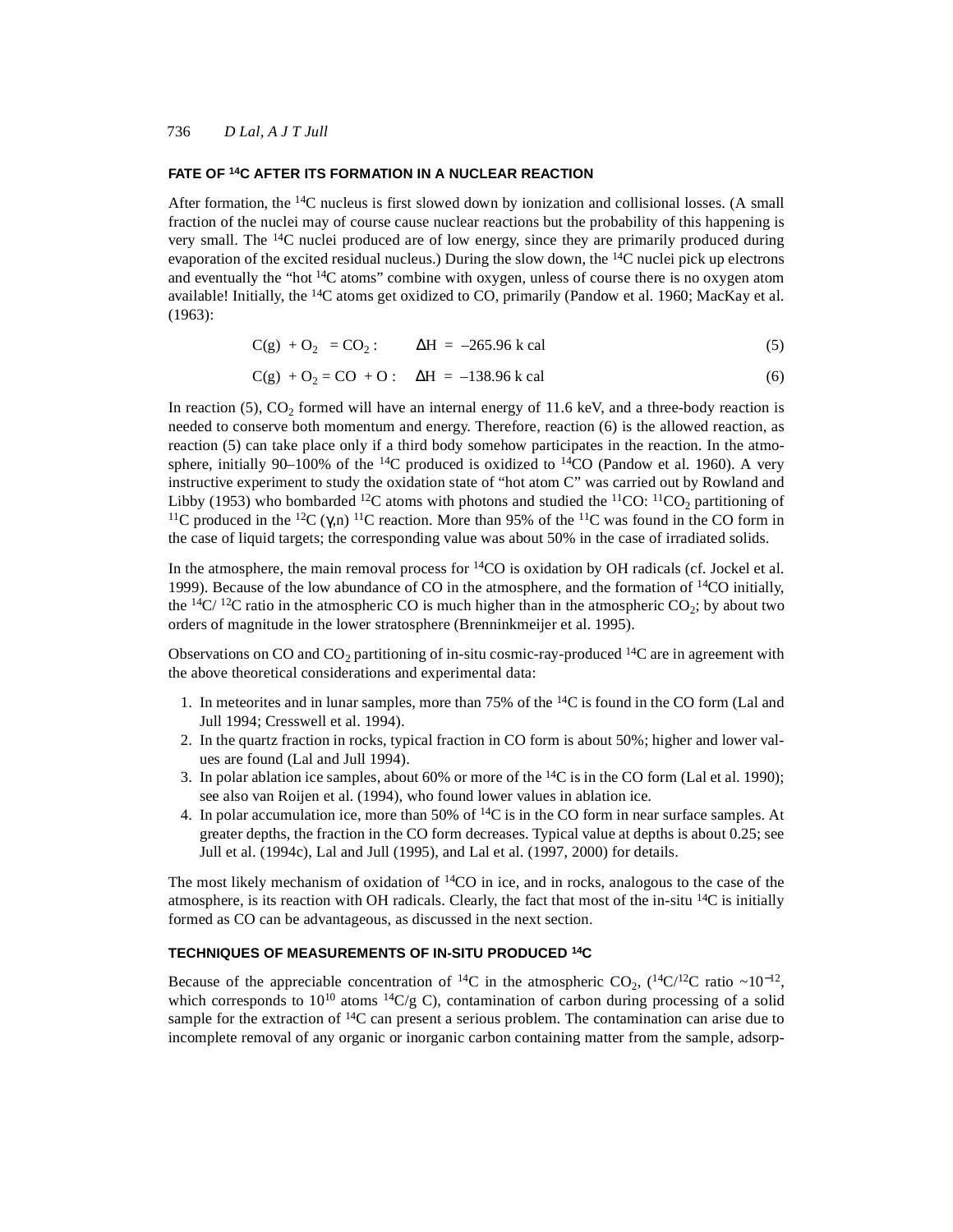tion of atmospheric  $CO_2$  during processing, or presence of recent carbon in the chemicals used for extraction of <sup>14</sup>C. Typical sample amounts processed in the case of terrestrial rocks are 5–50 g of quartz, the mineral of choice for in-situ cosmogenic studies, since it can be chemically cleansed (Lal and Arnold 1985) using strong acids. In the case of meteorites and lunar samples the corresponding amounts are 1–2 orders if magnitude smaller. In the case of polar ice samples, typical amounts used for in-situ <sup>14</sup>C studies are 1–5 kg ice (Lal et al. 1997, 2000). The extraneous <sup>14</sup>C included in the samples is therefore variable, having some semblance to the total amount of sample processed.

Two satisfactory procedures used to date for the extraction of  $^{14}$ C from terrestrial rock and extraterrestrial samples are: 1) wet extraction using hydrofluoric acid to digest the sample, and 2) dry extraction by fusion using  $^{14}C$ -free flux. The former procedure has been used by Lal and Jull (1994), using  $^{14}C$ free CO and  $CO<sub>2</sub>$  as carrier gases. With samples of about 15 g weight, the mean blank values for CO and CO<sub>2</sub> extracts are  $(1.0 \pm 1.5) \times 10^5$  and  $(2.8 \pm 1.5) \times 10^5$  atoms <sup>14</sup>C/g quartz, respectively. With samples of about 40–45 g quartz, the corresponding values are  $(0.2 \pm 0.3) \times 10^5$  and  $(1.3 \pm 0.5) \times 10^5$  atoms  $14C/g$  quartz, respectively. The latter procedure, namely, the dry extraction of  $14C$  by fusion, has been developed by Lifton et al. (2000), using <sup>14</sup>C-free CO<sub>2</sub> as a carrier gas. In this method only the total <sup>14</sup>C activity can be estimated since the  $^{14}C$  activity in the CO phase gets converted to  $CO_2$ . The  $^{14}C$  blanks with the fusion method, using LiBO<sub>2</sub> as the flux are estimated to be  $(2.3 \pm 0.1) \times 10^5$  atoms <sup>14</sup>C/g quartz, for samples of about 10 g quartz.

In the case of ice samples, the line blanks are estimated to be approximately 40 and 115 atoms  $14C/g$ ice for CO and  $CO<sub>2</sub>$  extracts, respectively for samples of up to 3–5 kg ice. Typical measured net concentrations of <sup>14</sup>CO and <sup>14</sup>CO<sub>2</sub> in GISP2 accumulation ice of age <17,000 yr are approximately 200– 400 and 500–1000 atoms  ${}^{14}C/g$  ice (Lal et al. 2000). In Antarctic accumulation ice samples, the net measured concentrations of <sup>14</sup>C are  $\geq$  2–5 times higher because of lower ice accumulation rates.

In the case of meteorites and lunar samples where the sample weights are typically of the order of 100– 300 mg, the estimated <sup>14</sup>C blanks in the extracts are  $\leq 5 \times 10^5$  atoms <sup>14</sup>C in both the CO and CO<sub>2</sub> extracts (Lal and Jull 1994), which corresponds to a total <sup>14</sup>C blank of  $\leq 1$  dpm <sup>14</sup>C/kg sample, for the average sample size analyzed, approximately 200 mg.

Thus, in each of the sample types studied to date, terrestrial or extraterrestrial, the line blanks of  $^{14}C$ are appreciably lower than the signal due to cosmogenic in-situ production. In the case of terrestrial rocks, the present work has however been confined to surface samples exposed at sea-level and at higher altitudes. For shielded samples, including samples from depths of tens to hundreds of meters below sea level, the levels of <sup>14</sup>C blanks are too high compared to the very small signal. In the case of polar ice samples and extraterrestrial samples (meteorites and lunar samples), the  $^{14}C$  line blanks do not present a serious experimental difficulty. In principle, the present  $14C$  measurement technique is applicable to studying mm size cosmic dust spherules. Smaller size cosmic spherules, say of 100 micron size, present an intrinsic problem since the total number of <sup>14</sup>C atoms expected in individual spherules, even assuming a <sup>14</sup>C concentration of 100 dpm <sup>14</sup>C/kg, would be less than  $10^4$  atoms. However, this type of experiment has not yet been carried out successfully.

### **DIVERSE APPLICATIONS OF IN-SITU 14C**

The basis of applications which use in-situ cosmogenic nuclides is their known production rates in diverse materials in a geometry sensitive manner. Their resulting concentrations in natural settings allow studies of evolutionary histories of extraterrestrial materials on the one hand, and the evolution of morphology of the earth's surface on the other. In terrestrial and extraterrestrial samples, in-situ cosmogenic nuclides find applications as tracers only in specific cases where they remain within the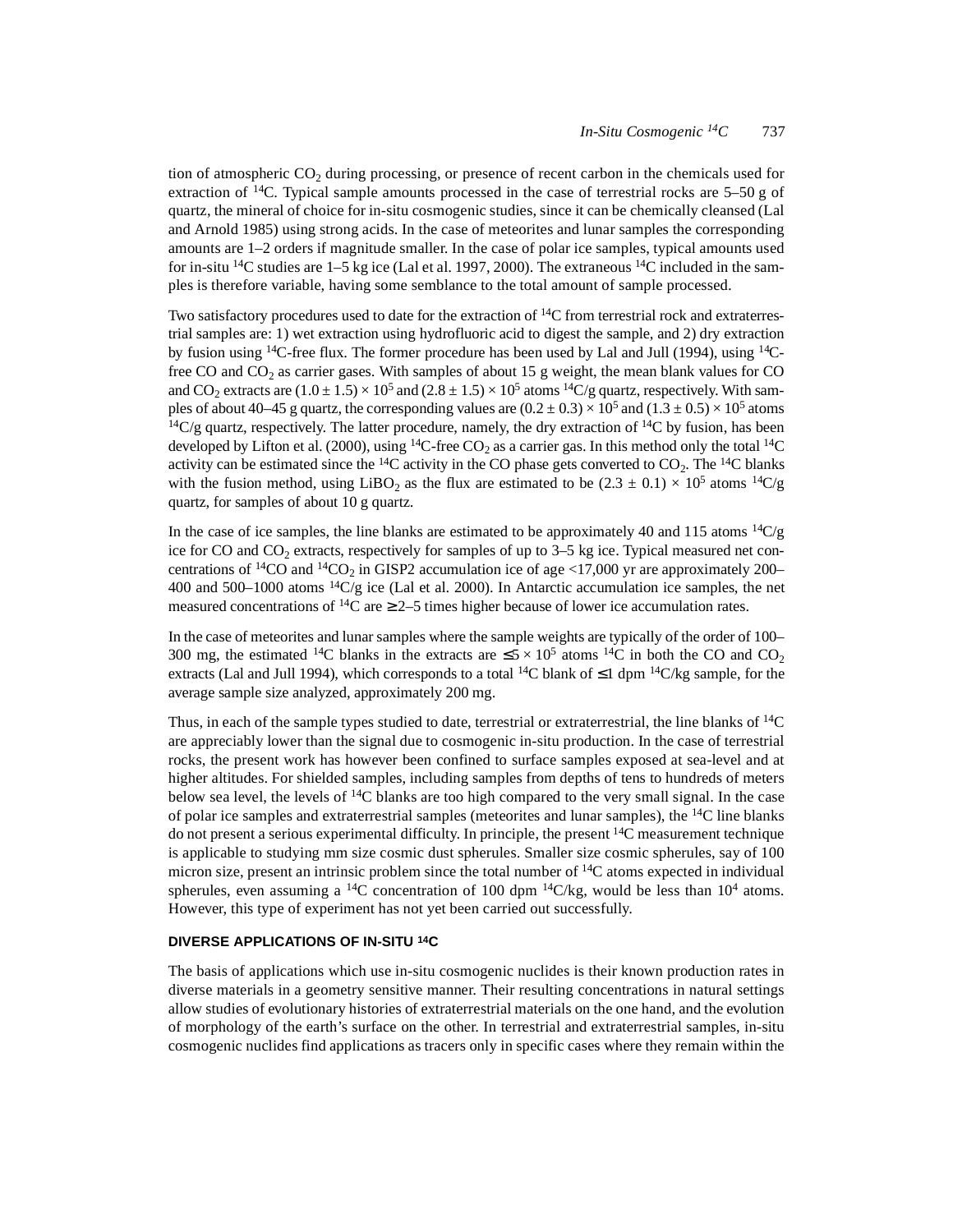solid after production. Thus, the solid under study should behave as a closed system for the cosmogenic nuclide. It should be noted here that the concentration of the cosmogenic nuclide in the solid depends on several factors: the half-life of the radionuclide, the elemental composition of the solid, altitude, latitude, geometry, and time of exposure to cosmic radiation. This dependence is, in short, the basis of applications of in-situ cosmogenic nuclides to diverse problems such as: meteoritics, geomorphology, soil dynamics, tectonics and glaciology. In contrast, the application to geosciences of cosmogenic nuclides produced in the atmosphere depends on the nuclides' introduction into the hydrosphere and lithosphere by wet precipitation, or by gas exchange.

Among the several in-situ cosmogenic radionuclides, <sup>14</sup>C and <sup>10</sup>Be find unique applications in view of their favorable half-lives and production from the most abundant target element, oxygen. The former, 14C is produced in a variety of nuclear reactions produced by charged particles, and thermal, epithermal and fast neutrons, as discussed in the Production Mechanisms section (page 732). Insitu-produced  $14C$  is quickly oxidized primarily to CO in most target materials, which gives it an identity, making it discernible from the atmospheric  ${}^{14}CO_2$ . The fact that most of the cosmogenic  ${}^{14}C$ is oxidized initially to  $14CO$  has been used with an advantage to study in-situ-produced  $14C$  in carbonate rocks (Handwerger et al. 1999).

In-situ <sup>14</sup>C is easily extracted and measured with AMS in mg to kg samples, containing  $>10^6$  atoms  $14$ C, relatively free of interference from environmental  $14$ C. We discuss below specific cases of recent applications of in-situ cosmogenic <sup>14</sup>C to extra-terrestrial and terrestrial samples:

## **In-Situ 14C in Extraterrestrial Samples**

We will not go into detail about the applications of  $14C$  in the field of meteoritics, since this subject is discussed at length in a recent paper by Jull et al. (2000a). However, we would like to mention a special application of  $14C$  implanted on the surface of the moon in soil grains by the solar wind. The implanted  $14C$  presumably arrives with the solar wind (typical speed  $\sim$  450 km/s) and is implanted at depths of about 500–1000  $A^0$  from the surface of the grain (Jull et al. 1995, 2000b). This gives us information about nuclear reactions in the surface of the sun. The results of Jull et al. (2000b) show that the <sup>14</sup>C/H ratio in the solar wind is approximately  $(0.4 - 0.8) \times 10^{-14}$ , assuming that the excess  $14C$  in the lunar regolith (above that produced by solar and galactic cosmic radiation) was derived from the solar wind. The corresponding observed excess <sup>10</sup>Be activity leads to a <sup>14</sup>C/<sup>10</sup>Be ratio of 1.7–2.4 in the solar wind.

# **In-Situ 14C in Terrestrial Samples**

The development of the field of in-situ cosmogenic nuclides has opened up the possibility of studying rate constants of geomorphic processes, and should provide accurate numeric time controls on the evolution of landforms on different time scales (e.g. Nishiizumi et al. 1993; Lal 1998). This was not possible before the development of the in-situ cosmogenic method. The long-lived radioactive nuclides, <sup>10</sup>Be, <sup>26</sup>Al, and <sup>36</sup>Cl have half-lives in the range of 0.3–1.5 myr. Besides <sup>41</sup>Ca (half life = 1  $\times$  10<sup>5</sup> yr) and <sup>59</sup>Ni (half life = 7.6  $\times$  10<sup>4</sup> yr), which have not been employed as in-situ cosmogenic tracers, the next nuclide of lower half-life is  $^{14}C$ . Although  $^{14}C$  half-life is an order of magnitude lower than those of the other nuclides mentioned, it is indeed very convenient for the following reasons. In geomorphic processes, one is dealing with a wide range of time scales. Studies of <sup>10</sup>Be and  $^{26}$ Al in diverse surface samples (Nishiizumi et al. 1993) demonstrate this fact very nicely, revealing effective cosmic-ray exposure periods in the range of  $10<sup>3</sup>$ –10<sup>5</sup> yr. These nuclides provide total integrated exposure durations in the past up to about  $10<sup>5</sup>$ –10<sup>6</sup> yr. To obtain further information on the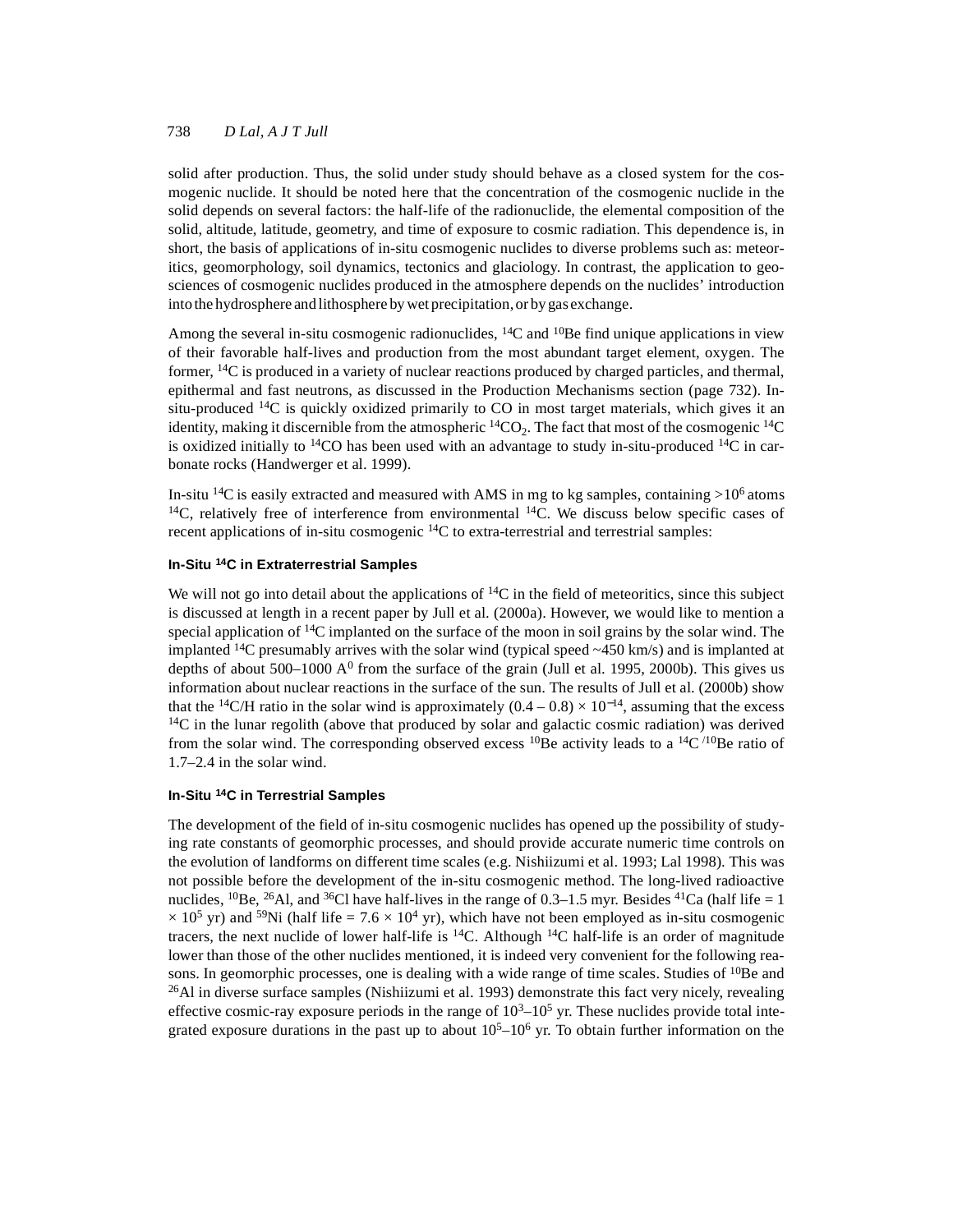exposure history of a sample, it becomes necessary to use a shorter half-life nuclide, and this can easily be accomplished using 14C, as demonstrated by some examples below.

It must be mentioned here that in geomorphic applications, although one can use a long-lived tracer of half-life much longer than the duration of exposure, it becomes necessary to use more than one tracer in situations of complex irradiation histories.

Several measurements of in-situ <sup>14</sup>C have been made on sand dune samples that show <sup>10</sup>Be and <sup>26</sup>Al exposure ages of approximately (70–100)  $\times$  10<sup>3</sup> yr (Nishiizumi et al. 1993; Nishiizumi, unpublished). In these samples the <sup>14</sup>C exposure ages vary between around  $(1-10) \times 10^3$  yr (Lal and Jull 1994; Lal, unpublished), which clearly reflects on the fact that the sands analyzed were not exposed continuously on the surface. We postulate that they were shielded for an appreciable duration by overlying sand mass in the past. In a study of the in-situ-produced  $^{10}$ Be and  $^{14}$ C in a quartz vein in a soil profile (Lal et. al. 1996), measured with a view to determine the erosion rate of the soil, one obtained very divergent answers on the surface exposure ages of the soil profile,  $\leq 5.7 \pm 10^3$  yr based on <sup>14</sup>C and  $\geq 1.8 \times 10^5$  yr, based on <sup>10</sup>Be in the quartz vein. In agreement with the geological history of the sample, the apparently discordant nuclear result was found to be explicable by a model in which the soil profile was eroding at a "slow" rate of  $< 3 \times 10^{-4}$  cm/yr prior to around 10,000 years, then overlain with a sediment layer of thickness exceeding 1.3 m, and finally removal later by erosion at a rate of  $\geq 3 \times 10^{-3}$  cm/yr (Lal et al. 1996). From these examples it becomes clear that the diverse type of nuclear studies, which can be carried out using  $^{10}$ Be and  $^{26}$ Al as in-situ tracers (cf. Nishiizumi et al. 1993), can be further qualified by including  ${}^{14}C$  in the analyses, thus providing additional information on the (recent) exposure history of the sample in the last 10,000 years or so. In the extreme case, if the three nuclides,  ${}^{10}Be$ ,  ${}^{26}Al$  and  ${}^{14}C$ , provide similar exposure durations, it would imply that the sample had a simple exposure history, i.e. it did not have an earlier exposure to cosmic radiation. Such a situation would be found in the case of a steadily eroding rock surface. If however, in the recent past, there was a landslide with an appreciable surface loss, the  $^{14}C$  surface exposure ages would be appreciably lowered, in contrast to those based on the longer lived nuclides, revealing that the rock surface had a sporadic mass wastage epoch (Lal 1991b).

The accumulation of a nuclide in an eroding rock or a soil sample is a function of the sum of two terms:  $\lambda$ , the nuclide disintegration rate, and  $\mu \varepsilon$ , where  $\mu$  is inverse of the mean absorption distance for cosmic radiation in the rock, and ε is the surface erosion rate (Lal 1991b). The erosion rates, which can be conveniently studied using the in-situ-produced <sup>14</sup>C tracer, therefore lie in the range of  $4 \times 10^{-3} - 2 \times 10^{-2}$  cm/yr.

Glaciology is another exciting field of application of in-situ cosmogenic  $\frac{14}{C}$ . Appreciable amounts of 14C are produced in both accumulating and ablating ice, primarily by spallation of O-nuclei in ice crystals, by energetic particles of the cosmic radiation (Lal et al. 1990, 1997). The contribution from this source generally far exceeds the amount of "atmospheric" <sup>14</sup>C trapped in ice during bubble closing. The special attraction of this tracer is that in both accumulating and ablation ice, the amount of  $14C$  produced depends on these rates. In the case of accumulation, the decay corrected concentration of  ${}^{14}C$  is inversely proportional to the accumulation rate. In the case of ablation, a similar proportionality holds with the ablation rate. Extensive studies of in-situ  $^{14}$ C in Greenland GISP2 ice core showed that the  $14C$  based accumulation rates are in good agreement with those based on layer counting and flow-models, up to approximately 17 ka BP (Lal et al. 1997). Similarly, a very good agreement was found between  $^{14}$ C based ablation rates and the directly measured values from the Allan Hill and Cul-de-Sac sites in the Antarctic (Lal et al. 1990).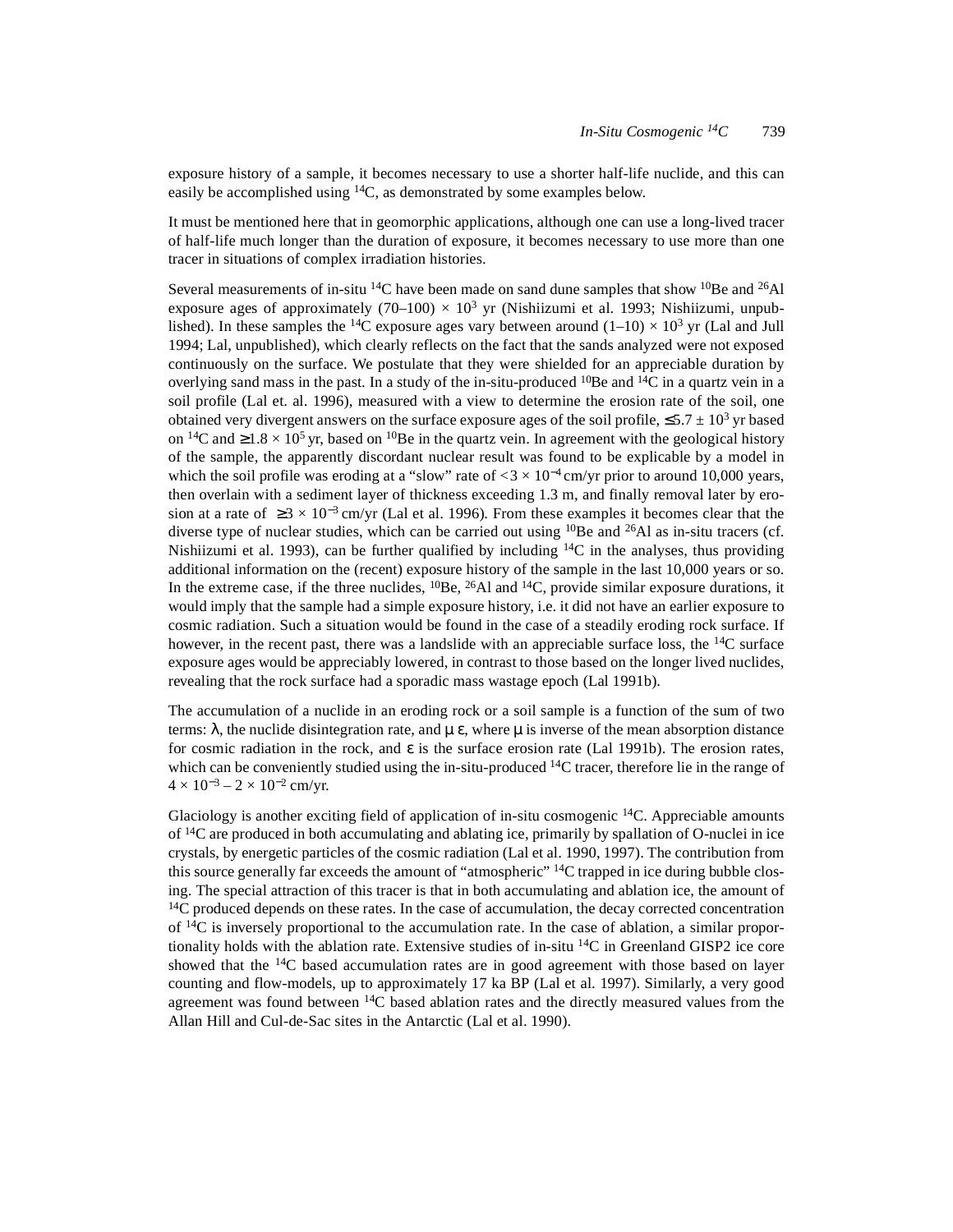In the case of ice samples from the Antarctic from two sites, Vostok and Taylor Dome, apparent large deficiencies were found in the  $^{14}$ C concentrations in recent and old ice, back to about 20,000 BP. There appeared to be factors of about  $2-4$  times less in-situ  $^{14}$ C than expected. There should be no uncertainty in estimating the amount of expected in-situ  $^{14}$ C in these ice samples since both the ice accumulation rates and 14C production rates are well known. Clearly, the main difference between the Antarctic ice samples and GISP2 (Greenland) samples is the much lower accumulation rates in the case of the former: 1.3–2.5 cm/yr in the case of Vostok and 1–6 cm/yr in the case of Taylor Dome samples, in contrast to 10–25 cm/yr for the GISP2 samples studied in the investigations of Lal et al. (1997, 2000). These results force one to the conclusion that in low accumulation regions, an appreciable fraction of the implanted 14C may be lost due to grain metamorphism processes such as fragmentation and sublimation. As pointed out by Lal et al. (2000), a simultaneous study of other cosmogenic nuclides,  ${}^{10}$ Be and  ${}^{36}$ Cl should lead one to realistic models of firnification processes, considering their expected different responses to firnification processes. For example, one would not expect  $^{10}$ Be to be lost from an accumulating layer during mass loss of ice by sublimation.

### **CONCLUSIONS**

We have presented here an overview of the growing applications of the special variety of <sup>14</sup>C that is produced in-situ by nuclear reactions in terrestrial and extraterrestrial solids. This is an excellent tool for studying diverse planetary science problems. This field is relatively new, since it became viable only after the development of the AMS technique. Even so, it has already been applied successfully for studying a large number of critical issues in planetary sciences, e.g. does solar wind contain 14C, ablation rates of ice stranded against mountain range in the Allan Hills region in the Antarctic, accumulation rates of polar ice in the past 40,000 yr, metamorphic processes in slowly accumulating ice in the Antarctic, and surficial rock erosion rates. We have presented some examples from recent experimental studies of their applications in solar physics, geomorphology, and glaciology to illustrate special merits of using in-situ-produced  ${}^{14}C$  as a tracer. In the case of dynamic geomorphic systems, the shorter half-life of  ${}^{14}C$  is of special value, since its concentrations record only recent changes in the past 10,000–20,000 years or so. Thus, in-situ 14C can be applied conveniently for the studies of the evolutionary histories of hill slopes, alluvial fans, tectonic uplift and erosion histories, and sand dune dynamics and movements. Clearly, in these applications, geophysical models can be tightly constrained by combining in-situ  ${}^{14}C$  data with in-situ  ${}^{10}Be$  concentrations in the same samples.

Among all isotopes produced by cosmic radiation on the earth (Lal and Peters 1967), <sup>14</sup>C stands as a unique isotope! The particular merits of  ${}^{14}C$  lie in the facts that: 1) it is produced efficiently by nuclear spallation from the abundant target nuclei, oxygen, in most solids and 2) its half-life of 5730 yr is quite favorable for studying rates of relatively rapid geomorphic processes, covering a span of about 40,000 years in the past.

The field of nuclear geomorphology based on in-situ cosmogenic nuclides came into existence only about a decade ago. It has been applied to date only to questions that can be answered based on a few analyses. Detailed investigations would be necessary in several cases, e.g. in the studies of evolutionary histories of alluvial fans. However, studies of in-situ  $^{14}C$  have been limited to studies by a few groups thus far because of the inherent difficulties in its measurements. As is apparent from this paper, most of the experimental obstacles have now been overcome, it should be possible to further improve the techniques of its measurements, and expand the scope of applications of this tracer. We therefore expect that this field will grow rapidly in the near future.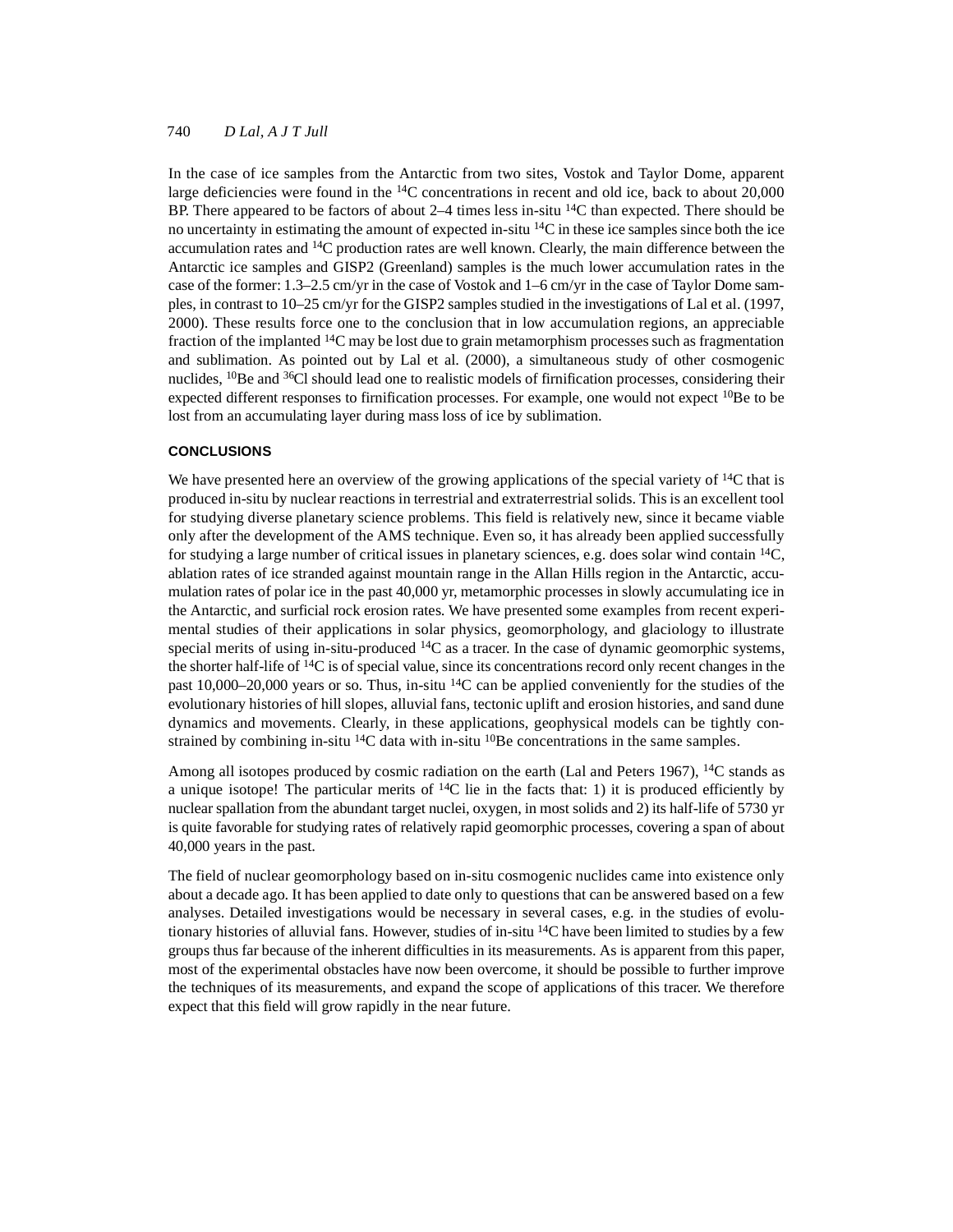#### **ACKNOWLEDGMENTS**

This work was supported in part by grants NSF OPP-9909484 and ATM-9905299 to D Lal.

#### **REFERENCES**

- Anderson EC, Libby WF, Weinhouse S, Reid AF, Kirschenbaum AD, Grosse AV. 1947. Natural radiocarbon from cosmic radiation. *Physical Review* 72:931– 6.
- Arnold JR. 1956. Beryllium-10 produced by cosmic rays. *Science* 124:584–5.
- Arnold JR. 1991. The discovery of cosmogenic <sup>7</sup>Be and 10Be. *Current Science* 61:727–9.
- Bennett CL, Beukens RP, Clover MR, Gove HE, Liebert RB, et al. 1977. Radiocarbon dating using electrostatic accelerators: negative ions provide the key. *Science* 198:508–10.
- EA Boyle, LD Keigwin. 1985–6. Comparison of Atlantic and Pacific paleo-chemical records for the last 250,000 yr: changes in deep ocean circulation and chemical inventories. *Earth and Planetary Science Letters* 76:135–50.
- Brenninkmeijer CAM, Lowe DC, Manning MR, Sparks RJ, Van Velthoven PFJ. 1995. The 13C, 14C, and 18O Isotopic composition of CO,  $CH<sub>4</sub>$ , and  $CO<sub>2</sub>$  in the higher southern latitudes lower stratosphere. *Journal of Geophysical Research* 100:26,163–72.
- Castagnoli C, Lal D. 1980. Solar modulation effects in terrestrial production of carbon-14. *Radiocarbon* 22(2):133–58.
- Cresswell RG, Beukens RP, Rucklidge JC, Miura Y. 1994. Distinguishing spallogenic from non-spallogenic carbon in chondrites using gas and temperature separations. *Nuclear Instruments and Methods in Physics Research* B92:505–9.
- Elmore D, Phillips FM. 1987. Accelerator mass spectrometry for measurement of long lived radioisotopes. *Science* 236:543–50.
- Goel PS, Kharkar DP, Lal D, Narsappaya N, Peters B, Yatirajam V. 1957. The beryllium-10 concentration in deep sea sediments. *Deep Sea Research* 4:202–10.
- Handwerger DA, Cerling TE, Bruhn RL. 1999. Cosmogenic 14C in carbonate rocks. *Geomorphology* 27: 13–24.
- Jockel P, Lawrence MG, Brenninkmeijer CAM. 1999. Simulations of cosmogenic 14CO using the three-dimensional atmospheric model MATCH: Effects of 14C production distribution and the solar cycle. *Journal of Geophysical Research* 104:11,733–43.
- Jull AJT, Barker DL, Donahue DJ. 1987. On the 14C content in radioactive ores. *Chemical Geology* (Isotope Geosciences section) 66:35–40.
- Jull AJT, Lifton N, Phillips WM, Quade J. 1994a. Studies of the production rate of cosmic-ray produced 14C in rock surfaces. *Nuclear Instruments and Methods in Physics Research* B92:308–10.
- Jull AJT, Lifton N, Phillips WM, Quade J. 1994b. Studies

of the production rate of 14C in rock surfaces. *Nuclear Instruments and Methods in Physics Research* B92: 308–10.

- Jull AJT, Lal D, Donahue DJ, Mayewski P, Lorius C, Raynaud D, Petit J. 1994c. Measurements of cosmicray-produced 14C in firn and ice from Antarctica. *Nuclear Instruments and Methods in Physics Research*  $B92.326 - 30$
- Jull AJT, Lal D, Donahue DJ. 1995. Evidence for a noncosmogenic implanted 14C component in lunar samples. *Earth and Planetary Science Letters* 136:693– 702.
- Jull AJT, Lal D, Burr GS, Bland PA, Bevan AWR, Beck W. 2000a. Radiocarbon beyond this world. *Radiocarbon* 42(1):151–72.
- Jull AJT, Lal D, McHargue LR, Burr GS, Klandrud SE, Donahue DJ. 2000b. Cosmogenic and implanted radionuclides studied by selective etching of lunar soils. *Nuclear Instruments and Methods in Physics Research.* In press.
- Lal D, Peters B. 1967. Cosmic ray produced activity on the earth. *Handbuch der Physik* 46:551–612.
- Lal D. 1988a. In-situ produced cosmogenic isotopes in terrestrial rocks. *Annual Reviews of Earth and Planetary Sciences* 16:355–88.
- Lal D. 1988b. Theoretically expected variations in the terrestrial cosmic ray production rates of isotopes. In: Castognoli GC, editor. *Proceedings of the International School of Physics "Enrico Fermi" Course XCV.* Varenna, June 1985. Amsterdam: North Holland Pub. Co. p 216–33.
- Lal D, Jull AJT, Donahue DJ, Burtner D, Nishiizumi K. 1990. Polar ice ablation rates measured using in situ cosmogenic 14C. *Nature* 346:350–2.
- Lal D. 1991a. The discovery of cosmogenic <sup>10</sup>Be in India. *Current Science* 61:722–7.
- Lal D. 1991b. Cosmic ray tagging of erosion surfaces: *in situ* production rates and erosion models. *Earth and Planetary Science Letters* 104:424–39.
- Lal D. 1992a. Expected secular variations in the global terrestrial production rate of radiocarbon. In: Bard E, Broecker WS, editors. *The Last Deglaciation: absolute and radiocarbon chronologies*. NATO ASI Series Vol. 12. Berlin: Springer-Verlag. p 113–26.
- Lal D. 1992b. Cosmogenic *in-situ* radiocarbon on the Earth. In: Taylor RE, Long A, Kra RS, editors. *Radiocarbon after four decades*. New York: Springer-Verlag. p 146–61.
- Lal D, Suess HE. 1968. The radioactivity of the atmosphere and hydrosphere. *Annual Reviews of Nuclear Science* 18:407–34.
- Lal D, Arnold JR. 1985. Tracing quartz through the envi-